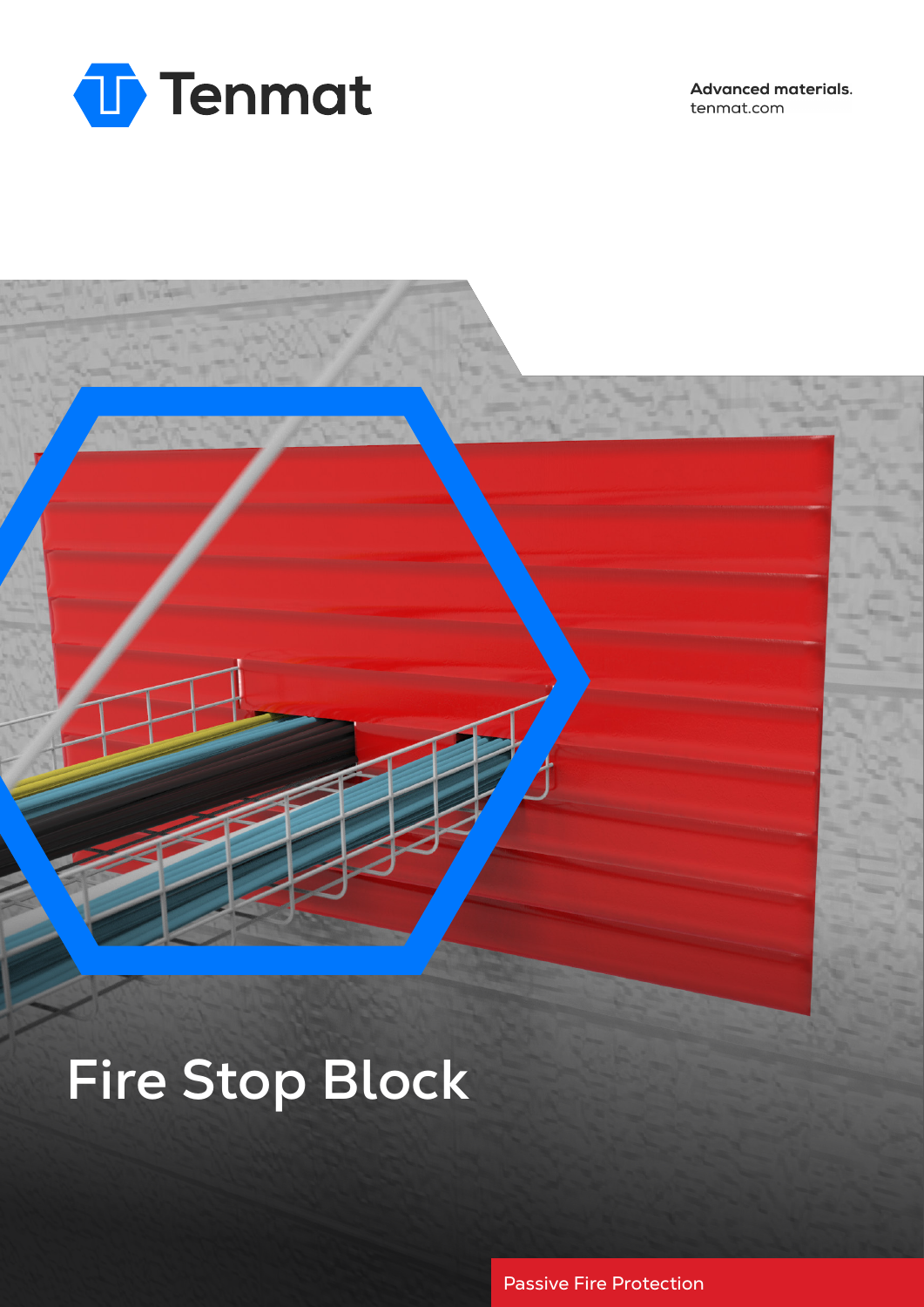# Product Description

Tenmat's Firefly 108 Fire Stop Block is a unique, compressible and fully intumescent alternative to fire pillows/intumescent pillows. The Fire Stop Block is supplied in 1 metre lengths and can be cut to size on site. This ensures maximum flexibility and minimum wastage compared to traditional fire pillows.

The material can be installed within and around various openings and electrical penetrations including cable trays, cable baskets and both PVC and steel electrical cable trunking where intumescent fire pillows are traditionally used. The product is easily identified on site and can be added and removed as required making this an ideal option for both permanent and temporary fire protection applications. This electrical fire stopping solution provides up to 120 minutes fire integrity and insulation rating (EI120).

### Product Details

- 2 Hour Fire Rating
- Alternative to fire pillows
- For use in solid masonry walls only
- Easy to stack
- Compressible material
- Used with PVC/Metal Trunking, Cable Baskets, and Cables
- Supplied in 1 metre lengths
- 
- Easily cut to size



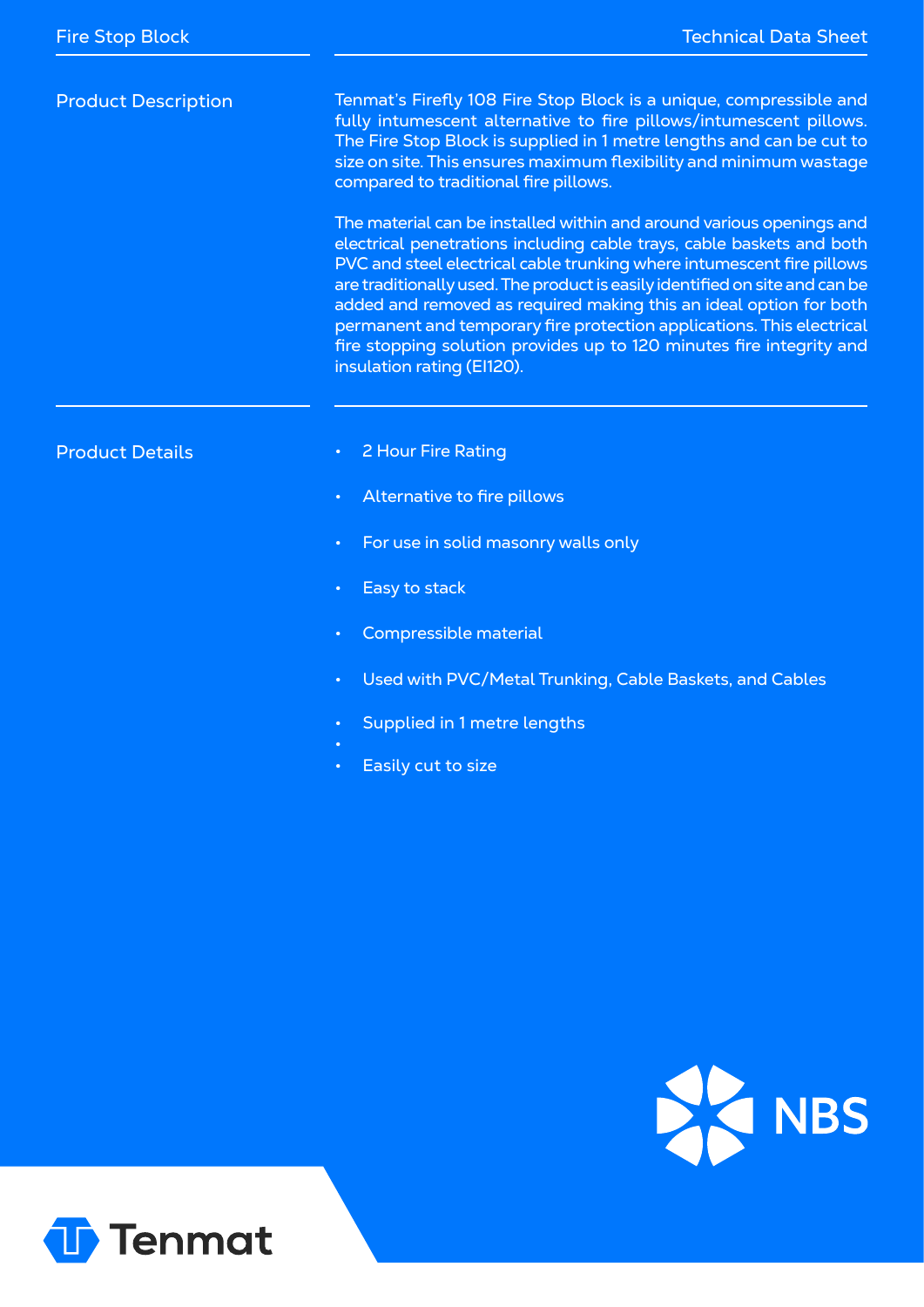# Test Data

#### **Fire Performance in accordance with BS EN 1366-3 2009**

| Construction       | Base<br>Material<br><b>Thickness</b><br>(mm) | <b>Base</b><br>Material<br>Fire<br>Rating | Fitted<br>Internal or<br>External | Max<br>Opening<br><b>Size</b>     | Trunking /<br><b>Basket Type</b>       | Trunking / Basket<br>Dimension (W x H)<br>(mm)     | Cable<br>Specification     | <b>Product Fire</b><br><b>Classification Rating</b> |            |                |
|--------------------|----------------------------------------------|-------------------------------------------|-----------------------------------|-----------------------------------|----------------------------------------|----------------------------------------------------|----------------------------|-----------------------------------------------------|------------|----------------|
|                    |                                              |                                           |                                   |                                   |                                        |                                                    |                            | Integrity                                           | Insulation | Classification |
|                    |                                              |                                           |                                   |                                   |                                        |                                                    |                            | (E)                                                 | (1)        | (EI)           |
| <b>Rigid Walls</b> | 150 <sub>mm</sub>                            | 120 mins                                  | Internal                          | N/A                               | <b>PVC</b><br>Trunking                 | 102 x102mm                                         | 5 No. 2.5mm<br>Flat        | 132                                                 | 132        | 120            |
|                    | 150 <sub>mm</sub>                            | 120 mins                                  | Internal                          | N/A                               | Galvanised<br><b>Steel</b><br>Trunking | 155mm x 155mm                                      | 5 No. 2.5mm<br>Flat        | 132                                                 | 132        | 120            |
|                    | 150 <sub>mm</sub>                            | 120 mins                                  | External                          | $215$ mm $x$<br>440 <sub>mm</sub> | Galvanised<br><b>Steel</b><br>Basket   | Max 300 x 54mm<br>(actual dimensions<br>320 x 60mm | Cable Type A3              | 132                                                 | 129        | 120            |
|                    |                                              |                                           |                                   |                                   |                                        |                                                    | Cable Type A2              | 132                                                 | 115        | 90             |
|                    |                                              |                                           |                                   |                                   |                                        |                                                    | Cable Type<br><b>B1/B2</b> | 132                                                 | 51         | 30             |

# **Dimensions**

| Length | Width             | <b>Thickness</b> |
|--------|-------------------|------------------|
| 1000mm | 150 <sub>mm</sub> | 30 <sub>mm</sub> |
|        |                   |                  |

# Fitting Instructions

- Measure the opening in the wall, trunking, or around the cable basket/cables
- Cut the Fire Stop Block to size in order to achieve a tight friction fit. Use a suitable knife or fine bladed saw
- Ensure the product is tightly friction fitted with no visible gaps

# **Storage & Durability**

| Storage                            | Dry, ambient                        |
|------------------------------------|-------------------------------------|
| Transportation storage temperature | $-20^{\circ}$ C to +70 $^{\circ}$ C |
| <b>Working Life</b>                | 48 years                            |
| <b>Fungal Resistance</b>           | Protected by polythene              |
| Smoke/Halogen Content              | Low Smoke / Zero Halogen            |